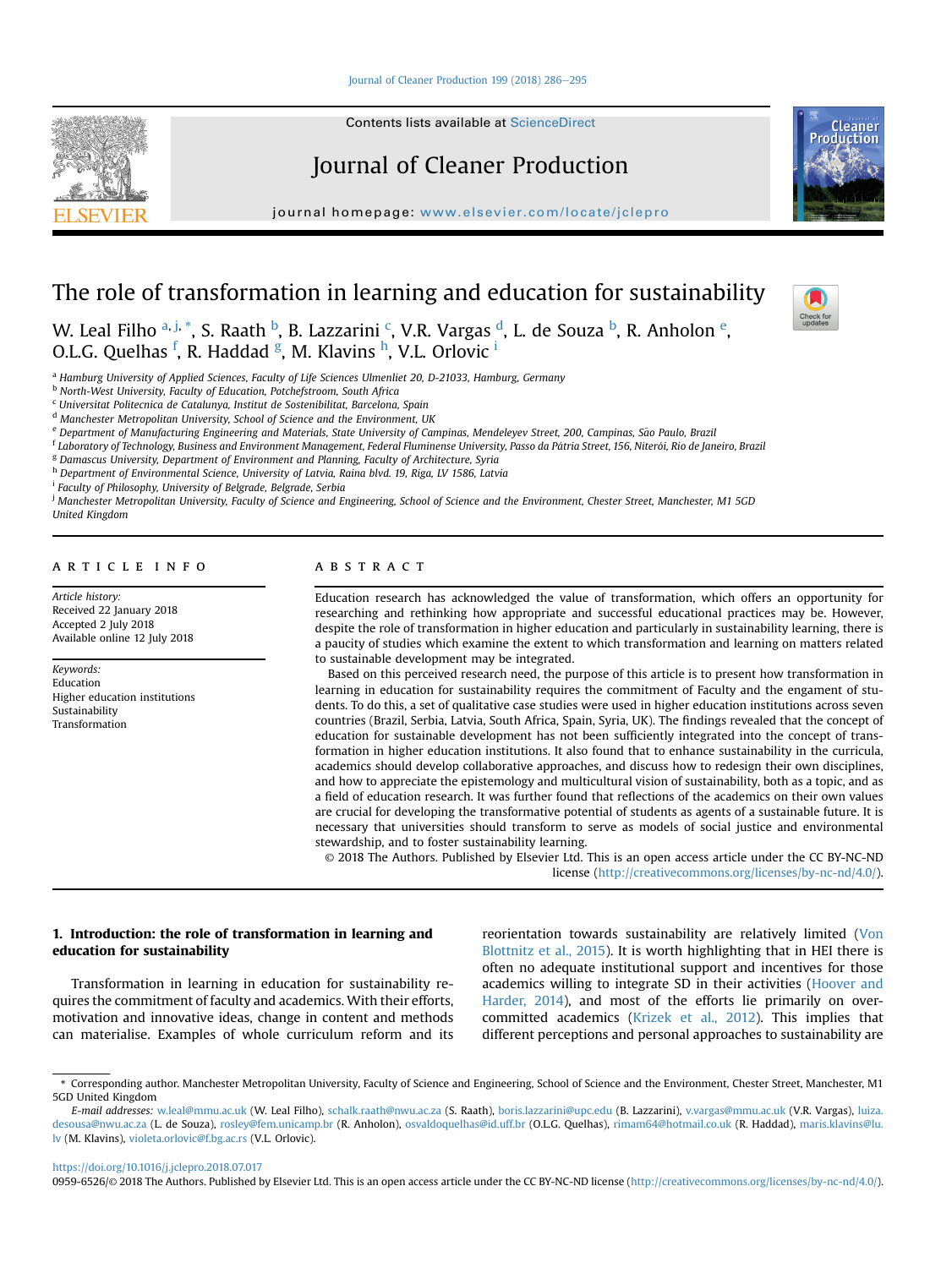integrated in these stand-alone courses, often with pedagogies not entirely appropriated to SD principles. Nonetheless, openness for interpretive flexibility and variations in practice have been indicated as essential to SD integration in a university context ([Sammalisto et al., 2015](#page-9-0)). Furthermore, the combination of both strategies (whole curriculum reform and individual specialised courses) have been indicated as beneficial for embedding SD in Higher Educational Institutions (HEI) [\(Mulder et al., 2012](#page-8-0)).

The first debates about sustainability focused on the adoption of critical thinking based in the dynamic equilibrium between the economic, social and environmental spheres to create a better future ([Elkington, 1998; Capozucca and Sarni, 2012; Kumar et al.,](#page-8-0) [2015; Shnayder et al., 2016\)](#page-8-0). In recent years, however, different authors emphasise the need to integrate non-traditional aspects of sustainability in the discourse. [Ramos et al. \(2015\)](#page-9-0), for example, highlights the importance of defining sustainability frontiers to include new issues and paradigms to the traditional ones. The author stressed the inclusion of dimensions such as ethics, aesthetics and culture, also non-material values such as mutual help, solidarity and compassion are seen as emerging issues that have been neglected in previous approaches.

Individual values of academics in Higher Education Institutions (HEI) influence the content, learning outcomes and pedagogy used in teaching. Values play a key role in the way an academic will respond to proposals to educate for sustainable development and influence how their disciplines develope ([Thomas, 2016](#page-9-0)). More recently, [Burford et al. \(2013\)](#page-8-0) have identified three new aspects (cultural-aesthetic, political-institutional and religious-spiritual) based on less tangible dimensions of sustainability that can conceptualise a fourth pillar to add to the traditional ones. We need a new generation of professionals that think and take decisions within this new perspective and it is necessary to modernise higher education structures towards sustainability [\(Bilodeau et al., 2014;](#page-7-0) [Leal Filho et al., 2015a, b](#page-7-0)).

These new perspectives reflect wider societal debates particularly concerning higher education. An increasing societal awareness on sustainable development challenges, as well as the urgency required to tackle them, contrast with limited progress in the integration of Sustainable Development (SD) in university curricula. [Ramos et al. \(2015\)](#page-9-0) remarked that despite the efforts of many universities in integrating SD into the curricula, it has been recognized that changes have been little and that they have been occurring at a slow pace [\(Watson et al., 2013](#page-9-0)). Within this context, traditional sustainability approaches and teaching methodologies tend to be questioned. Moreover, capacity building and empowerment are crucial and support participatory approaches for transformation ([Disterheft et al., 2015](#page-8-0)). For example, [Howlett et al.](#page-8-0) [\(2016\), Leal Filho et al. \(2015a, b\)](#page-8-0) and [Remington-Doucette et al.](#page-9-0) [\(2013\)](#page-9-0) pointed out that academics - need to rethink the organizational learning process to enhance students' understanding of the drastic consequences for human life resulting from the overexploitation of a planet with finite resources. The environmental (biophysical) dimension of sustainability has been traditionally overemphasized in SD curriculum integration. More holistic approaches stressed the importance of cultural-based approximations aimed at encouraging the understanding of the underlying causes of the unsustainability of current trends. As an example, an analysis of the political and cultural dimensions related to sustainability can facilitate a deep understanding of Earth overexploitation.

## 2. Transformation in learning and education for sustainability

The ideology of progress and growth, deep-rooted in western

culture, not only justify Earth overexploitation (in the name of the continuous growth) but also affect the creation and collective construction of visions and narratives of a different and sustainable future (Lagnesjö, 2015). Transformative learning can benefit these approximations by stimulating students to critically reflect and question their assumptions and beliefs [\(Howlett et al., 2016\)](#page-8-0). A shift from conformative or even reformative learning to transformative learning (a shift to higher order learning) will involve personal, institutional and political resistance by students that then poses a challenge to their beliefs and ideas, and a whole reconstruction of meaning [\(Sterling, 2013](#page-9-0)). [Lewin \(1951\)](#page-8-0) and even John [Dewey](#page-8-0) [\(1933\),](#page-8-0) set foundational ideas in train for transformative learning. Argyris and Schön (1996) provided double loop learning concepts. And then [Peter Senge's \(1990\)](#page-7-0)) learning organization ideas are also relevant and should be mined for additional insights about how university organisations could better tap into this field.

Participatory pedagogies that promote critical self-reflection that lead to transformed habits of the mind are the essence of transformative learning ([Mezirow, 2000](#page-8-0)). [Mezirow \(1997\)](#page-8-0) has stated that critical reflection is the key concept in transformational learning. Three types of reflection exist. Content reflection that is an examination of the content or description of a problem. Process reflection that involves checking on the problem-solving strategies being used and premise reflection that takes place when the problem itself is questioned. Mezirow's transformative learning theory (TLT) provides the theoretical foundation for the process to transform. The theory offers an explanation of the learning process underlying the journey to sustainable living. The value of connecting education for sustainability and transformative learning is that community engagement and the ability to deal with complexity and uncertainty are pursued [\(Ryan and Cotton, 2013\)](#page-9-0).

In this new reality, universities should operate as knowledge and reflection institutions developing critical thinking and not only as teaching institutions that transfer knowledge. [Howlett et al.](#page-8-0) [\(2016\)](#page-8-0) emphasises the importance of critical thinking for sustainable development. There is a large agreement in the literature that critical thinking is an ability that can and must be taught ([Schafersman, 1991](#page-9-0)). Universities have a strategic role in the world, especially in respect of sustainable development and their work to prevent a global collapse ([Albrecht et al., 2007; Bilodeau et al.,](#page-7-0) [2014; Ferrer-Balas et al., 2009; Glassey and Haile, 2012; Gudz,](#page-7-0) [2004; Howlett et al., 2016; Leal Filho et al., 2015a; b; Miller et al.,](#page-7-0) [2011; Mochizuki and Fadeeva, 2010; Moore, 2005\)](#page-7-0). Teaching, research, operations and relations with local communities should be thought of as activities integrated to reflect the principles of sustainability. According to [Leal Filho et al. \(2015a, b\)](#page-8-0), about 600 universities around the world have adopted this new vision of education for sustainability.

The transformation in higher education towards sustainability should encourage inter and transdisciplinary approaches ([Ferrer-](#page-8-0)[Balas et al., 2009; Moore, 2005; Remington-Doucette et al., 2013;](#page-8-0) [Sterling, 2013](#page-8-0)), the integration of theory and practice [\(Moore,](#page-8-0) [2005\)](#page-8-0), the individual commitment and development of synergic actions in groups [\(Glassey and Haile, 2012; Mochizuki and Fadeeva,](#page-8-0) [2010\)](#page-8-0), the ethical discussions and reflections ([Biedenweg et al.,](#page-7-0) [2013; Howlett et al., 2016](#page-7-0)) and the adoption of critical thinking ([Ferrer-Balas et al., 2009; Howlett et al., 2016; Wooltorton et al.,](#page-8-0) [2015\)](#page-8-0). Integrating these issues requires and leads to innovation in pedagogical methodologies [\(Ortega Sanchez et al., 2018](#page-8-0)). A recently published volume devoted explicitly to transformation on sustainability [\(Leal Filho et al., 2015a, b](#page-8-0)) outlines the progress reached to date.

Disciplinary boundaries should be set aside, and the integrating of non-academic knowledge and expertise should be promoted. It is a difficult task to perform but, with persistence, it is possible to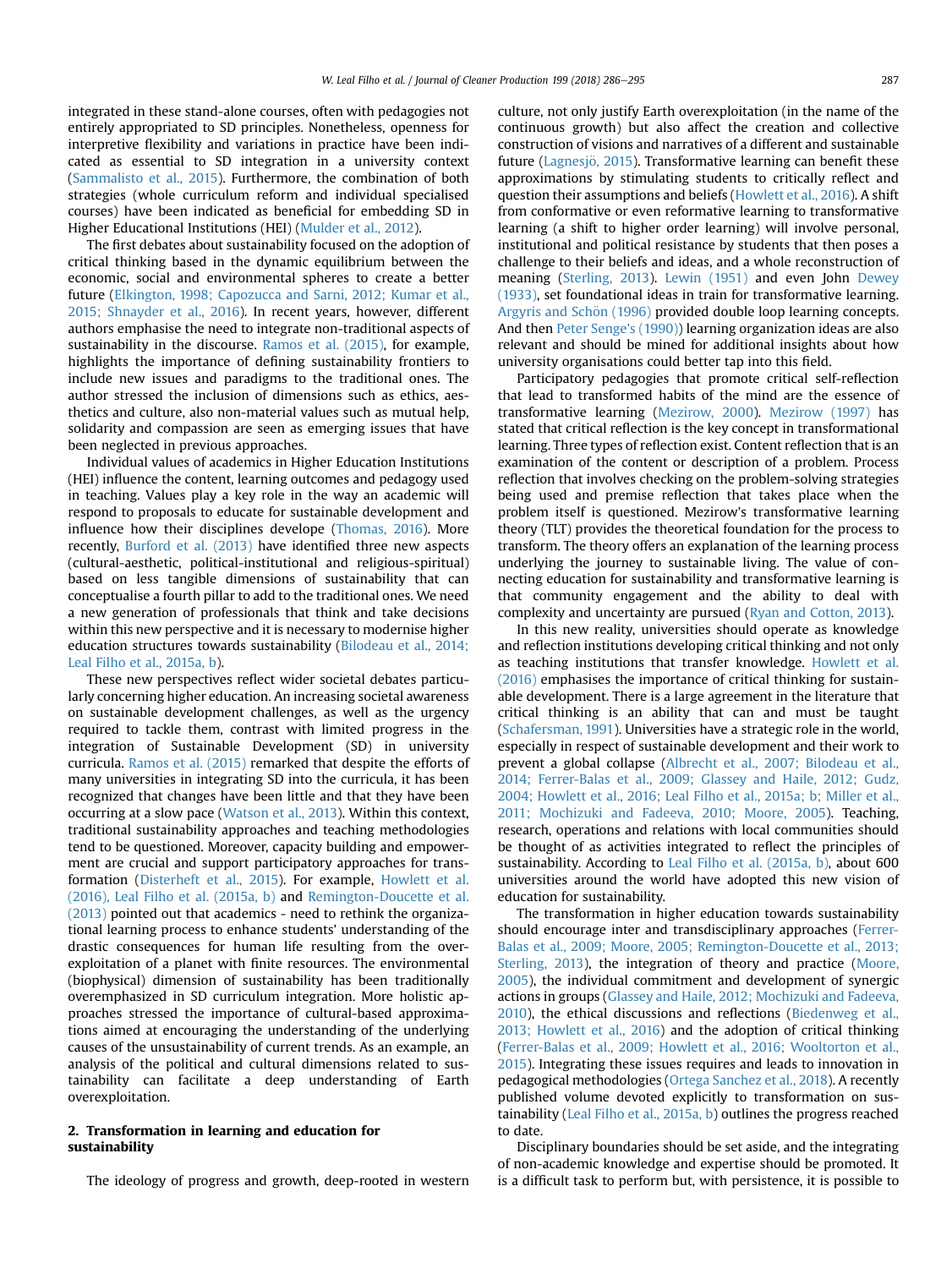obtain useful results in the developments of viewpoints ([Barber](#page-7-0) [et al., 2014; Howlett et al., 2016; Mochizuki and Fadeeva, 2010\)](#page-7-0). Both inter and transdisciplinary research has demonstrated unique transformational properties [\(Lang et al., 2012](#page-8-0)). However, a transdisciplinary approach is increasingly accepted as necessary in addressing complex, multi-stakeholder real-life problems with high social and environmental relevance [\(Gaziulusoy and Boyle,](#page-8-0) [2013](#page-8-0)), such as those characterizing SD. One of the main reasons is the explicit integration of 'values' in the research process with a global concern with common goals and life in general ([Max-Neef,](#page-8-0) [2005](#page-8-0)). These principles can be successfully integrated into innovative teaching practices. As an example, educators could explicitly integrate students in promoting debates without academic frontiers, where no knowledge or subject is regarded as more relevant than the other [\(Remington-Doucette et al., 2013](#page-9-0)).

Despite the lessons learned from best practices in implementing an inter-transdisciplinary approach by changes integrated into curricula, teaching and collaboration with community, threats to these processes are being identified within a number of studies regarding barriers to integration of sustainability in universities ([Dyment and Hill, 2015\)](#page-8-0). Roots of those challenges are often found in the traditional departmental, compartmentalised structure of universities [\(Savelyeva, 2012; Cortese, 2003\)](#page-9-0) and its disciplinary boundaries ([Moore, 2005b](#page-8-0)). Traditional division of sciences and disciplinary orientations in universities reflect general fragmentation of learning, still prevailing at all the levels of education and in various research areas, contradicting requirements from education and teaching to contribute to "transformation of society for XXI century". Self-reflection on transformative potential of universities and the role of teachers and other change actors is necessary but not sufficient for overcoming disciplinary barriers. The paradigm shift needs to take place in the sphere of policy and decision making, including the criteria for incentives to scientific research, still largely based on the traditional division of sciences and disciplines ([Orlovic Lovren, 2016\)](#page-8-0) as well as in the other segments of professional practice which rather than discourage, support interdisciplinary collaboration [\(Cortese, 2003\)](#page-8-0). In efforts to bridge the gap between traditional and newly projected role of universities, authors often see the solution in the quality of teaching, adding significant responsibility to the already complex role of teachers.

Transformation should be directed towards more complex teaching epistemologies that recognise uncertainty and risk ([Lotz-](#page-8-0)[Sisitka, 2010\)](#page-8-0). The university top management, in turn, should value the educators who participate in these initiatives, including these activities in the promotion plans and career development. According to [Moore \(2005\)](#page-8-0), many universities have an exaggerated appreciation of the number of publications, leaving the undergraduate education in second place. These points to a skewed emphasis that would not contribute to transformation in learning and education for sustainability.

The integration between practice and theory can be done by two general forms: the approach between university and community and the use of the campus as a learning laboratory ([Ferrer-Balas](#page-8-0) [et al., 2009; Wiek et al., 2014](#page-8-0)). HEI can adopt the principles of Regional Centres of Expertise in Education for Sustainable Development that hold the potential to develop local or even global communities of practice for transformative learning for sustainability with social learning at its core [\(Wade, 2013\)](#page-9-0). Intertransdisciplinary working groups can list the problems experienced by the community and they can become topics to be debated in the classroom. Educators and students can use the theory taught in the discipline to perform the real projects mentioned ([Barber](#page-7-0) [et al., 2014; Ferrer-Balas et al., 2009; Wiek et al., 2014\)](#page-7-0). Besides, the inclusion of students in the dialogue with communities can present opportunities to learn and understand different points of

#### view ([Too and Bajracharya, 2015\)](#page-9-0).

Besides of the two general forms mentioned above, it is worth highlighting service-learning in the framework of internship programmes placing students in developing countries. They complement formal curricula activities including practical experiences in developing countries, in collaboration with international and local NGOs (Pérez-Foguet et al., 2005). These initiatives encourage students to put into practice the theoretical knowledge acquired and to find practical relevance in what they have studied in these sometimes 'extreme' experiences in southern countries. [Boni et al.](#page-8-0) [\(2015\)](#page-8-0) pointed out that these experiences have a strong impact on student's assumptions and worldview which usually can't be reversed.

It is relevant to mention that [Bamber and Hankin \(2011\)](#page-7-0) indicate that student engagement through service-learning with local communities have a clear transformative potential for students, challenging their own stereotypes and personal values. The authors stress that these initiatives, conducted in a domestic context, are not dissimilar from those experienced by students involved in international service-learning initiatives. For this reason, they advocate a model of community engagement that embeds local servicelearning within the curriculum, since a transformative redesign of educational paradigms that involves learning as change throughout the educational community is a shift towards higher order learning ([Sterling, 2013](#page-9-0)).

Whole university approaches, connecting different functions such as teaching, research, campus operation and strategies aimed at communities and stakeholders' engagement and participation, have been indicated as essential for embedding sustainability in HEI [\(Lozano et al., 2015; Sterling, 2013](#page-8-0)). Efforts focused primarily in one specific function (only curriculum reorientation, for example) are partial and hardly facilitate a cultural shift to existing dominant structures and practices. Therefore, the implementation of educational strategies and initiatives aimed at transformation in learning should be harmonised with all university functions according to this approach. Campus operations should also be inserted in sustainability projects [\(Too and Bajracharya, 2015\)](#page-9-0), since the students will not be motivated if they realize that the concepts taught are not applied in the reality [\(Gudz, 2004](#page-8-0)). A sustainable campus is a place where sustainability is part of the strategic decisions, the community participates with the university and the university tries to improve the community's life through problem solutions, the use of resources is minimized and the results are maximized ([Too and](#page-9-0) [Bajracharya, 2015; Moore, 2005\)](#page-9-0). Many universities still have the perception that students learn the theory and must leave the campus to experience the practice, but the first contact to practical experience can occur within the campus [\(Gudz, 2004\)](#page-8-0). [Moore](#page-8-0) [\(2005\)](#page-8-0) and [Too and Bajracharya \(2015\)](#page-9-0) argue that the campus should be understood as a learning location. Universities should serve as a trial run for innovation through sustainable behavior. A sustainable university should serve as a model of social justice and environmental stewardship [\(Sterling, 2013](#page-9-0)).

The individual commitment and the development of synergetic actions are essentials to insert sustainability in higher education ([Glassey and Haile, 2012](#page-8-0)) for both faculty and students. Integrating SD into academic activities requires an extra effort and motivation of academics, because of the need for change is not only in content but, above all, in methods and approaches that go beyond disci-plinarily concerns ([Cebri](#page-8-0)á[n et al., 2015](#page-8-0)). This implies shifts from traditional pedagogical strategies that can be enhanced through faculty learning communities [\(Natkin and Kolbe, 2016\)](#page-8-0). The individual commitment of students should be developed along the graduation course and professors have an clear role in this development ([Howlett et al., 2016\)](#page-8-0), mainly through discussions and group actions. The principles of synergy need to be highlighted so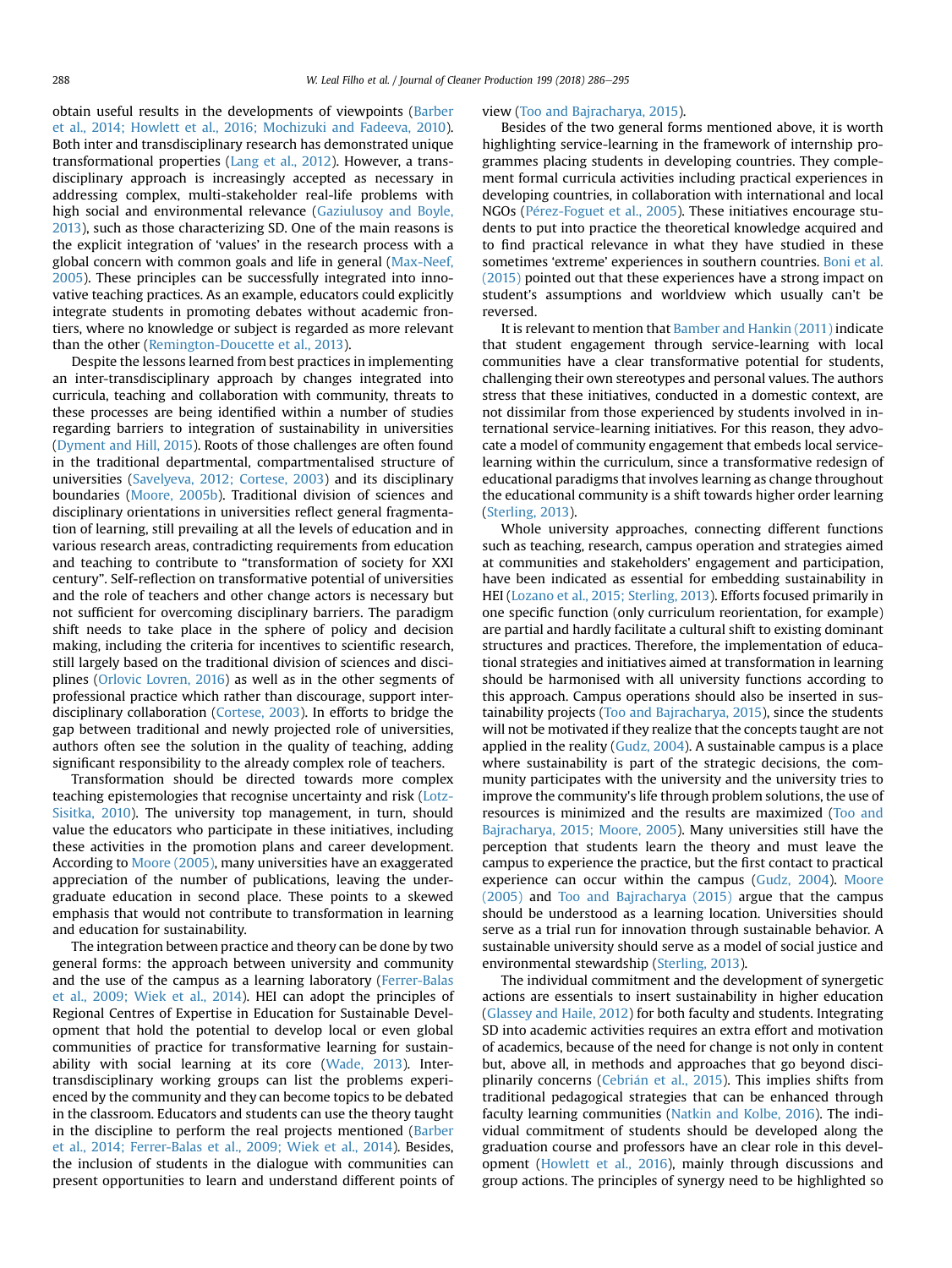that the students understand that the results are better than the sum of the individual parts ([Glassey and Haile, 2012](#page-8-0)). [Albrecht et al.](#page-7-0) [\(2007\)](#page-7-0) pointed out that when the discussions are conducted synergistically, the institution develops an organizational learning culture with new skills and capacity for action. The analysis of the lessons learned about educational experiences is essential for progress towards sustainability [\(Bilodeau et al., 2014](#page-7-0)).

This state of affairs suggests that leadership that ensures flexible and comprehensive strategies are needed. This is, among others, highlighted in the ability to listen and respect the ideas of students, teachers and university employees, in the ability to anticipate change, dialogue, act democratically, stimulate knowledge and creativity. The characteristics mentioned compose the transformational leadership. The concept of transformational leadership is defined by [Burns \(2003\)](#page-8-0): when leaders and followers reach a high level of motivation and morality, we have the transformational leadership. When there is the commitment of the followers and they are led to surpass their own interests, by the objectives of the organization, with commitment and promoting changes and high performances, also are effects of transformational leadership.

Transformational leadership theory is an useful tool in a competitive business environment (Bass et al., 2003). This theory seeks to study how the leader behaves organisationally during phases of transition and how he develops ways to achieve a desired future. In transformational leadership, the leader is concerned and shows respect for employees; he is conscious of the individuality of each person. He focuses on developing employees' loyalty, trust and justice relationships and works to increase employee self-esteem, confidence and effectiveness (Rego and Cunha, 2007).

[Biedenweg et al. \(2013\)](#page-7-0) regard ethical discussions as the central point for the inclusion of sustainability in undergraduate courses, since the disciplines rarely engage the students in deeper debates on ethical principles. The authors' value practices such as competitions for sustainable technology, visits to learn about sustainable practices and disciplines on environmental and social studies, but they believe that these practices should be done after ethical debates, when the students already have a moral framework to do critical analysis and make decision. The authors suggest that these discussions should include students from different backgrounds (exact, human, biological, etc.) and other stakeholders. [Howlett](#page-8-0) [et al. \(2016\)](#page-8-0) agree with the previous point of view and emphasises the importance of critical thinking for sustainable development. It is through critical thinking that the students understand different perspectives and find creative solution to all stakeholders.

As pointed by [Howlett et al. \(2016\)](#page-8-0), transformation should occur among academics in the first place. Case study research is one methodological approach that can be used by academics to investigate situations of higher education for sustainable development. Case study research offers the possibility to research all participants and documents outside and among those concerned which prevent higher education institutions from significantly moving forward in the direction of sustainable development ([Kyburz-Graber, 2016\)](#page-8-0). Some unique examples of international efforts to create transformation in learning in HEI are described in the following case studies. The sampling is a convenience one, based on the usefulness to analyse the institutions in which the authors are based. The diversity of countries and context offer useful insights as to how transformation in sustainability is perceived and handled in a variety of settings and contexts.

### 3. Case studies: transformation in learning and education for sustainable development

In order to allow an assessment of the extent to which matters related to transformation in learning and education for sustainable development are taken into account by higher education institutions, a study was performed, and implemented. This entails a survey and documentation of seven case studies from different countries and type of universities, which provide an overview of the diversity of approaches and methods currently being used. [Table 1](#page-4-0) summarises the respective cases according to the different university functions/activities involved. It should be at the outset stated that the role of transformation in learning, in the framework of education for sustainable development, is difficult to assess. In this study, transformation refers to a process of questioning and redefining one's frames of reference, experiences and assumptions to generate new meanings and new visions of future. Apart from innovative contents and pedagogies specifically related to education for sustainable development, it is assumed that a more holistic integration of sustainable development principles in the different university functions leads to a higher awareness of the role played by different university actors, fostering cultural and transformational shifts to their learning frameworks and visions related to sustainable development.

The case studies will now be described in turn:

### 3.1. Case study 1- university of Latvia, Latvia

Latvia's national legislation supports sustainability learning in higher education by means of Law on Environmental Protection (as of 15 November 2006, "Section 42. Environmental Education) that states that environmental education and education for sustainable development shall be included in the mandatory curriculum of the subject or course standard in accordance with the specific character of each subject by coordinating and ensuring succession in different education field of study. The focus group in respect to education transformation and education for sustainability are teachers considering the significance of teacher training improvement for the overall level of education at school level. Another key element shaping the content and approaches of the education for sustainability is close relations with environmental education and recently climate change and global change education.

Sustainability studies are offered as electives in nearly all universities in Latvia, however the study time allocated is quite low (just some hours per week in 1 semester). In some of them, study courses on environmental education and education for sustainable development are a mandatory element of study curricula for all students. Specialised universities in Latvia (technical and medicine universities), which are oriented towards strictly monodisciplinary education in branches of science, medicine or technology see their specialisation as their main strength and are more reluctant to integrated education for sustainable development. In this respect the University of Latvia is a leading national university in respect to both support for transformation of the education and education for sustainability.

The formal responsibility at University of Latvia about education for sustainability is the Centre for Education for Sustainable Development which functions to coordinate activities with ministries (Ministry of Education and Science and Ministry of Environmental and Regional Development), NGO's as well as UNESCO  $-$  a key player in respect of education for sustainable development. As education for sustainability is mandatory at universities of Latvia, major efforts of the Centre are concentrating on the development of study materials and advancement of study methods, thus supporting the transformation process of the education at universities as well as active international cooperation amongst all activities including the Baltic University Program, European Network for Environmental Citizenship and others. The results of the activities of the University of Latvia are related to internationalisation of the studies and transformation of the study process to meet the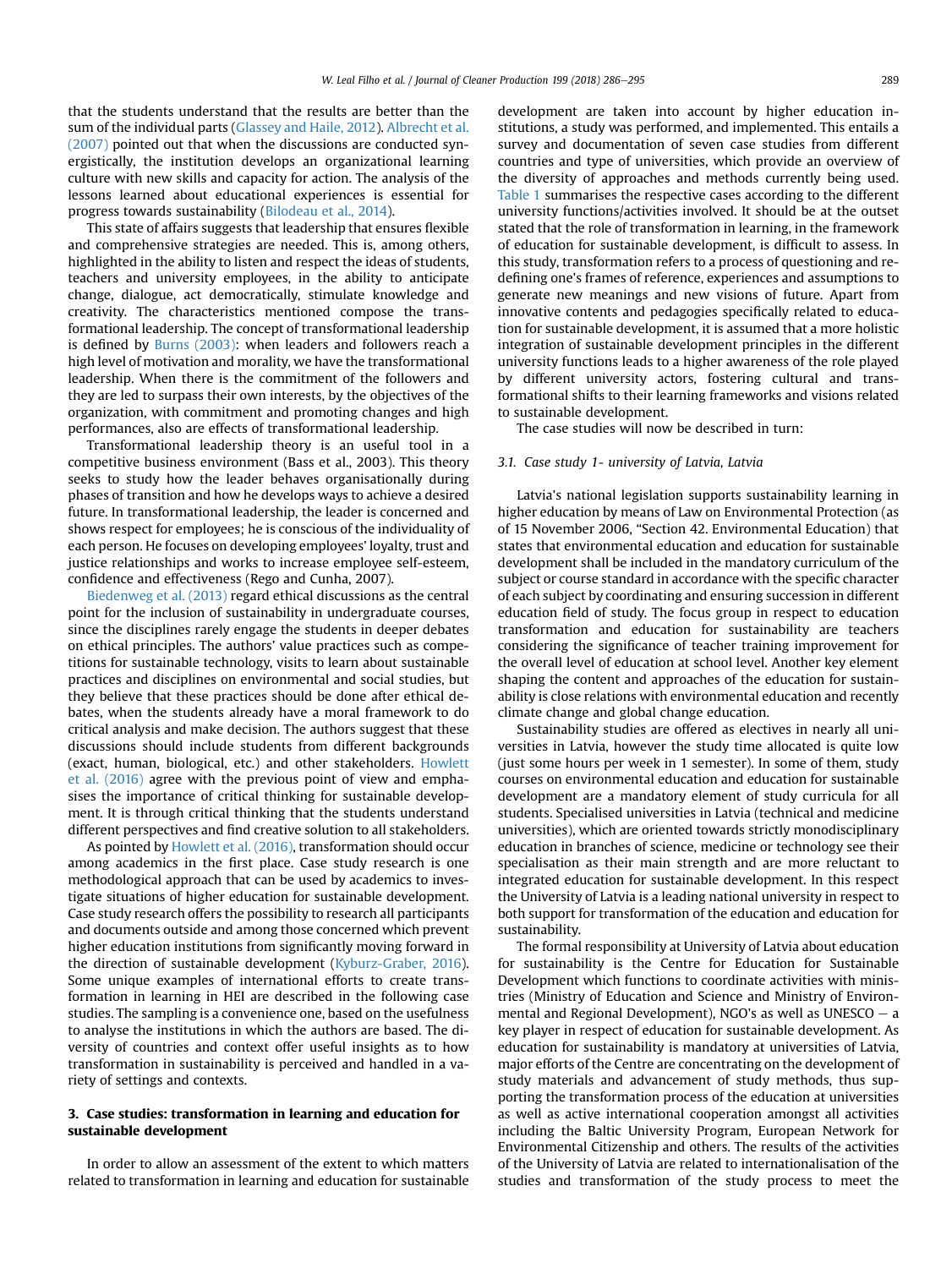# <span id="page-4-0"></span>Table 1

Overview of the case studies.

| Case studies                                | Campus<br>operations/<br>management | Existence of<br>a SD unit at<br>the university | Learning and<br>teaching for<br>sustainability<br>programme | Faculty professional<br>development,<br>pedagogical<br>innovation<br>related to ESD | Integrating<br>sustainability<br>in research | Outreach, external<br>operations, partnerships<br>with communities.<br>governmental actors<br>and NGOs |
|---------------------------------------------|-------------------------------------|------------------------------------------------|-------------------------------------------------------------|-------------------------------------------------------------------------------------|----------------------------------------------|--------------------------------------------------------------------------------------------------------|
| University of Latvia                        |                                     |                                                |                                                             |                                                                                     | ́                                            | X                                                                                                      |
| University of Damascus (Syria)              | л                                   | $\Lambda$                                      |                                                             |                                                                                     |                                              |                                                                                                        |
| State University of Campinas (Brasil)       |                                     |                                                |                                                             |                                                                                     |                                              |                                                                                                        |
| Manchester Metropolitan University (UK)     | X                                   |                                                | v                                                           | v                                                                                   | X                                            |                                                                                                        |
| University of Belgrade (Serbia)             |                                     |                                                | v                                                           |                                                                                     |                                              |                                                                                                        |
| Polytechnic University of Catalonia (Spain) | X                                   | A                                              | v                                                           | v                                                                                   | X                                            | A                                                                                                      |
| North-West University (South Africa)        | л                                   |                                                |                                                             | A                                                                                   | X                                            | X                                                                                                      |

challenges of the XXI century facing universities, however also the development of several study materials, support for student centered teaching of sustainability issues as well as greening of university campi.

### 3.2. Case study 2- University of Damascus, Syria

The major body governing the higher education sector in Syria is the Council for Higher Education, which is located at the Ministry of Higher Education. The Council has the power of deciding, implementing and evaluating higher education policy.

Through cooperation with the European Union, "sustainability" as a scientific concept has been emphasized in the curricula in Syria through specific actions and policies at different educational levels. Cooperation with European universities has been particularly fostered to encourage the interchange of different perspectives and experiences of integration of sustainable development in the curricula. This, in turn, has favoured the discussion and the reframing of teaching and learning strategies within a sustainability framework. As an example of this process of integration of sustainability principles in the curricula, a joint professional master's dual degree has been launched at the University of Damascus in 2009 in collaboration with the Paris Est Marne-La-Vallee University. Specifically, a part of the master's degree, the 'urban project module in sustainable urban development' has been developed and taught jointly by professors from the Est Marne-La-Vallee University and the planning and environment department at the faculty of Architecture of Damascus University [\(Bensahel et al., 2014\)](#page-7-0).

Since 2011 Syria has gone through a period which has been disrupted by unrest and radical events. Despite the political situation, the emphasis on transformative learning towards sustainability in higher education can be seen through the active implication of staff members at Damascus University in academic activities such as: multiple teaching exchanges offered by the project, and the participation of University representatives in the urban project workshop at the Grenoble Urbanism Institute, that helped the Faculty to update and re-frame the academic processes and teaching methodologies related to the integration of sustainable development in the curricula. Among other insights, the experiences gathered revealed the need to link research to practice and change the educational discourse to foster learners ability to critically question their assumptions and frames of reference. Moreover, the students of Damascus University had the chance to interact with various active members around sustainable development issues and gain several skills like team work, doing analysis and discussing development proposals (Bensahel et al., 2014). This has enabled the creation of students' awareness on different concepts related to education for sustainable development, such as: local and global vision, critical thinking, and systemic approach among others.

The Faculty of architecture of the Damascus University, through its academic and administrative staff has continued these innovation efforts towards transformation in learning in the most difficult time, through: a) the adoption and the progressive integration of the concept of sustainability in Master degrees, as well as other courses and graduation projects; b) the promotion of sustainability principles in the management of the university campus, for example by introducing some green elements into the main areas of the Faculty, aimed at fostering environmental awareness among academics and students.

### 3.3. Case study 3- State University of Campinas, Brazil

This case study aims to describe the educational practices used in a module focused on "corporate sustainability" offered in the School of Mechanical Engineering post-graduate program (State University of Campinas, Brazil). This case study was selected for the novel results it has been providing to students in terms of learning transformation. The main idea of this module is to debate the concept of sustainability with students, presenting non-traditional points of views, in order that students question their frames of reference by critically reflecting on their assumptions and beliefs. In this way, diverse topics related the role of enterprises in society are deeply analysed and discussed, such as corporate governance based on ethics and transparency and dialogue with stakeholders to determine their needs, among others. The methodology mainly includes open debates and critical reflection about different issues related to corporate sustainability. Discussions of two and a half hours usually begin by a brief introduction performed by a professor and then are followed with debates and presentations. Professionals with different backgrounds are often invited to participate to enrich the discussions, providing different perspectives on business and enterprise. It is common that after debates students report that the activities performed created a critical thinking tendency in their minds. As a final project module, students are asked to critically examine the model of a company in the light of the knowledge acquired.

The University foresees that it is necessary to provide a new vision to engineers about the sustainable management models developed by companies. The integration of sustainability principles in technical education necessarily requires students not only gaining knowledge but also skills and competences related to sustainability, such as the development of critical thinking, future envisioning, systemic thinking, as well as the questioning of one's own values. In this regard, the case studies have shown that the analyses of texts from different areas of knowledge dealing on the same subject can be an useful method. Also debating in the classroom, preferably with guests from different areas, enrich students' learning, through the questioning of perspectives, forms of reasoning and previous assumption on specific topics. Finally, the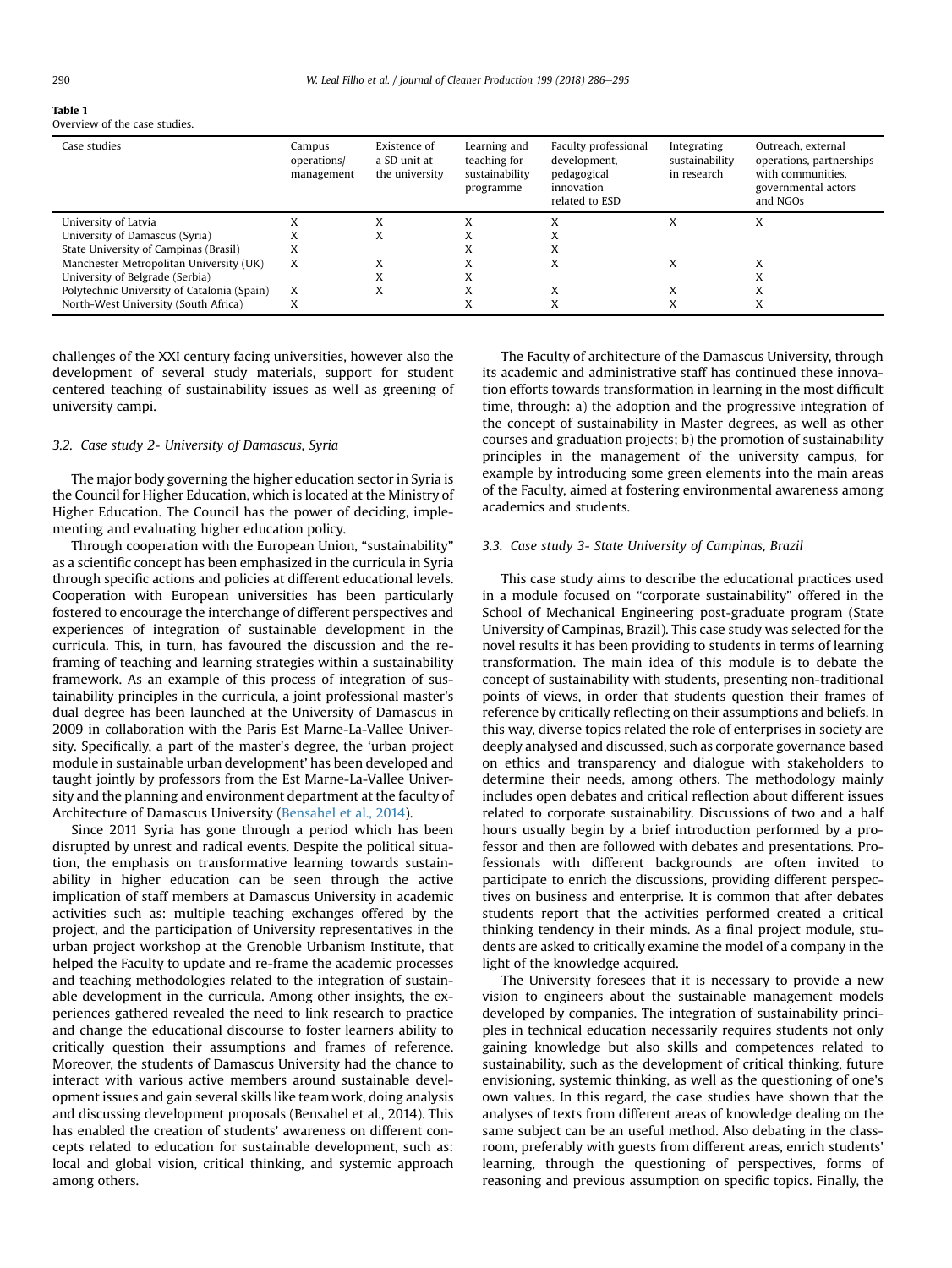practical projects, in which students critically analyse business management models, provided useful results in terms of reevaluation and reframing of the role of the enterprise in the society. The practices mentioned above can contribute to the education of professionals within the concept of transformational leadership.

### 3.4. Case study 4- Manchester Metropolitan University, UK

At Manchester Metropolitan University, the environment management system includes areas on curriculum, research, engagement and staff development. ([Tinker and Tzoulas, 2015\)](#page-9-0). The university has developed policy frameworks that address education for sustainable development through different university strategies such as the learning, teaching and assessment strategy, the environmental sustainability strategy and the environmental sustainability policy. The Environment Team of the university also publishes a report through the annual statement.

Promoting professional development opportunities related to sustainable development is an effective way to engage university staff. In terms of staff development, the Centre for Excellence in Learning and Teaching provides complementary opportunities for staff involved in teaching at a range of levels. Firstly, the Teaching and Learning Essentials workshops on education for sustainable development are open to academics, associated lectures, graduate teaching assistants, and professional staff who support learning. These workshops include object based learning and introductory level activities as well as an outline of drivers for sustainable development at universities. Secondly, an accredited unit on education for sustainable development runs yearly. This unit is part of the postgraduate certificate that all staff are required to complete. Finally, the centre has a set of online resources on the topic available to university members and externals. These include good practice exchange videos with examples of integration of education for sustainable development in the curriculum. These activities are aimed at providing professional training not only focused on sustainable development concepts and principles but also on appropriate teaching methods and approaches. The pedagogies employed in professional development courses promote a holistic perspective and multi/interdisciplinary approaches in the implementation of sustainable development in the different universities functions. Training insights and tools will then be used in practice, in order to plan and reorganise university curricula.

Although at Manchester Metropolitan University there is a breadth of initiatives in different departments that can be related to transformative learning, which have links to education for sustainable development, this brief case study will focus on some specific examples. An interdisciplinary project with undergraduate students of the School of Art and the Engineering Department was created aiming to engage them in activities focused on problembased learning and community service learning focused on wool production in the Northwest of England [\(Fernando et al. \(2014\)](#page-8-0). The interdisciplinary approach and the engagement with authentic situations with local communities on sustainable development issues related to local production, represent the teaching and learning innovative aspect of this project. Students from these two disciplines rarely have the opportunity to collaborate or interact. These conditions favour transformative learning processes, helping students to integrate different values and perceptions of sustainability into personal and professional life. This, in turn, will encourage the creation of new meaning and values, as well as the processes of reframing of personal references and assumptions on sustainable development.

Some students engaged beyond the duration of the project, and one achieved writing a full paper for conference presentation. The project was winner of the Global Dimension in Engineering Education European award, a European initiative aimed at promoting sustainable development in engineering (Pérez-Foguet [et al., 2005](#page-9-0)), for its innovation and multidisciplinarity.

Other examples of attempts at engaging students at Manchester Metropolitan University in transformative learning and education for sustainable development include initiatives in the Art School, in fashion [\(Langdown and Vargas, 2015](#page-8-0)) and in art and design ([Cocchiarella et al., 2016\)](#page-8-0).

### 3.5. Case study 5-University of Belgrade, Serbia

Opportunities for the reform of higher education in the University of Belgrade have been improved after the adoption of the Bologna principles and the Copernicus Charter. These processes opened new windows for applying interdisciplinary principles in developing and improving curricula, and for transformation towards sustainability ([Orlovic-Lovren et al., 2016](#page-8-0)).

Research analyses are showing positive changes in terms of incorporating environmental and sustainability issues into curricula in institutions belonging to the University of Belgrade. While environmental issues are traditionally more common in curricula in science faculties, some steps forward have been made in the faculties of social science, at least at postgraduate level ([Loncar, 2011\)](#page-8-0). Changes are predominantly taking place in curricula and are still modest, but significant if we bear in mind the national context and consequences of recent political and economic transition [\(Orlovic-Lovren et al., 2015](#page-8-0)).

Very few examples of the integrative approach to sustainability are found in the University of Belgrade. One exception may be recognized in the Faculty of Political Science, where, beside the introduction of sustainability principles in interdisciplinary courses in Social and Political Ecology ([Nadi](#page-8-0)ć, 2011), the Centre for Ecological Policies and Sustainable Development has been established. Its aim is to perform research, educational, cultural and publishing activities. In 2011, this Centre held a symposium on sustainable university development. ([Pavlovic, 2011](#page-8-0)). In the same year, the "Sustainable Habits for Sustainable Development"project has been implemented, with the aim of raising awareness of sustainability issues among Serbian citizens (primarily youth) and encouraging changes in their everyday activities ([Pantelic, 2011\)](#page-8-0).

Development and implementation of a systematic approach to such improvements should be supported by the involvement in the international Inter-University Sustainable Development Research Programme (IUSDRP), joined by the University of Belgrade in June 2016. While the transformation of curricula is still reduced to individual subjects/courses or faculties within the University of Belgrade, there are recent positive signs of increased activity of students and professors on the research projects or promotional campaigns, aimed towards better understanding of sustainability and the role of students and teachers in achieving sustainable development goals. Part of those initiatives are undertaken in the Faculty of Philosophy and Faculty of Safety in 2017/8, where students, supported by professors  $-$  members of the University's Coordination body of the IUSDRP  $-$  jointly performed the research on students' perceptions of the faculty environment and sustainability issues. Their future cooperation on sharing these results with wider audience and discussing their future actions might be a modest but significant step in the transformation path towards increased sustainability of the University of Belgrade and its surrounding community.

### 3.6. Case study 6-Polytechnic University of Catalonia, Spain

In the last decades, Polytechnic University of Catalonia (UPC) has been proactive in promoting SD in its internal functions as well as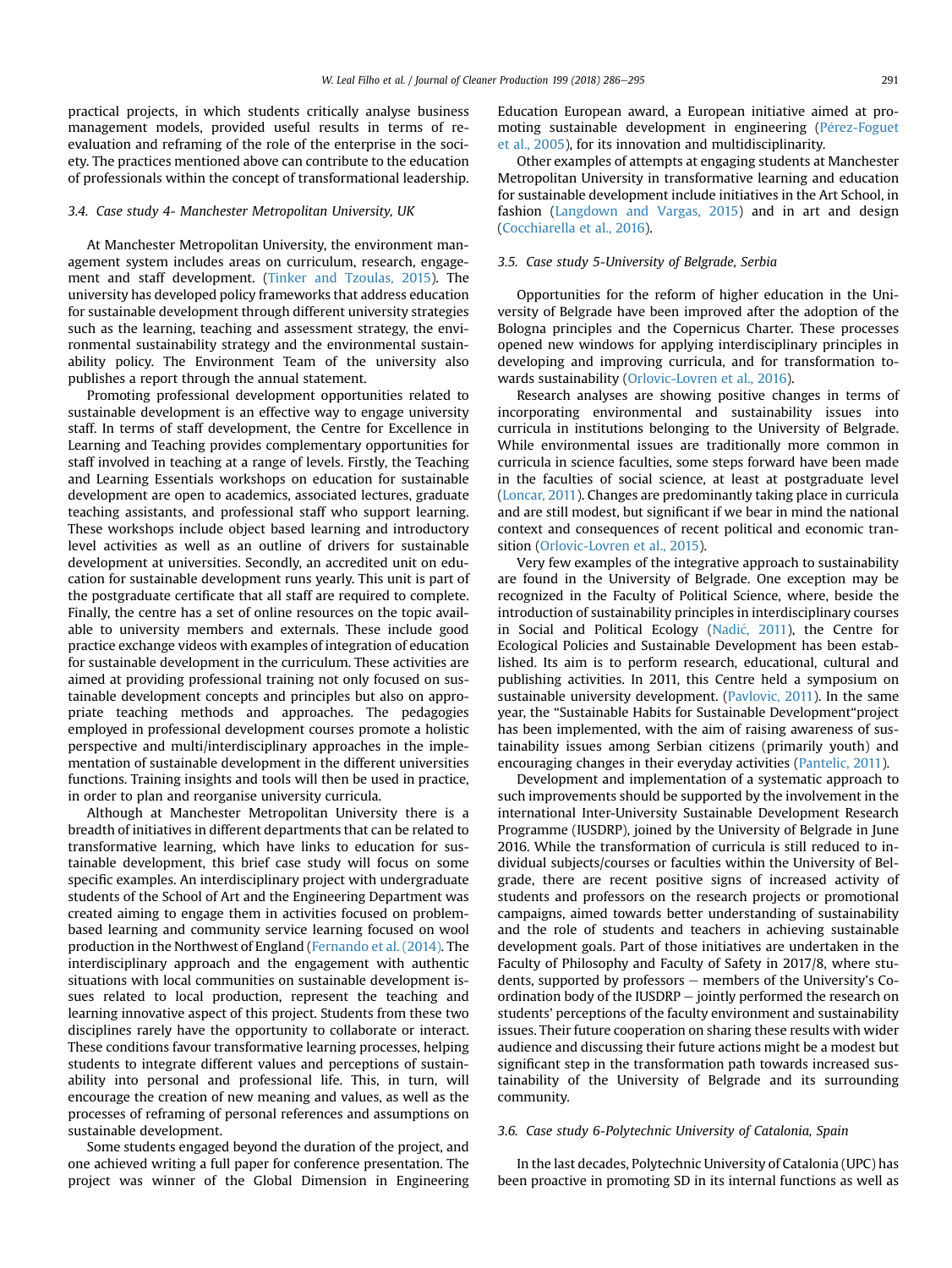through the active collaboration with local communities. Overall, it can be described a progressive trend towards SD through different initiatives fostered since 1996 and aimed at integrating SD principles in university policies and strategies. Different environmental plans ([Ferrer-Balas, 2004](#page-8-0)) as well as a specific corporate strategy, the 'UPC Sustainability Plan 2015' ([Ferrer-Balas et al., 2009\)](#page-8-0) have been implemented, during the last decades, with the aim of integrating SD in education, research and campus operations, progressively integrating a holistic perspective.

Contextually, education for SD has been strongly promoted through complementary initiatives focused on engineering students. From one side, the integration of the transversal competency 'Sustainability and Social Compromise' ([Caetano et al., 2015\)](#page-8-0) is currently mandatory in all courses of bachelor and master of UPC. From the other side, the promotion of specific academic programmes focusing on sustainability, such as the Master of Science and the Doctorate programme in Sustainability. Furthermore, the research in SD at UPC has been fostered through the creation of the Research Institute for Sustainability Science and Technology, catalysing research initiatives of UPC in SD.

The processes enabling transformation in learning towards sustainability largely depend on the competencies and the engagement of academic staff. Coherently, UPC during the last decades has been promoting continuing professional development of academics in SD through innovative training initiatives addressed specifically to engineering faculty (Pérez-Foguet et al., [2005](#page-9-0)). These efforts have recently resulted in a European initiative leaded by UPC, the Global Dimension in Engineering Education (GDEE), aimed at increasing the awareness, critical understanding and attitudinal values of students in technical universities related to Sustainable Human Development (SHD) and its relationship with technology ([Trimingham et al., 2016\)](#page-9-0). Attempts of transformation in learning have been focused on integrating SHD as a cross-cutting issue in teaching activities by improving the competences of academic staff and through engaging both faculty and students in initiatives related to SHD, through the active involvement of Non-Governmental Organisations (NGOs) in academic practices. The learning experiences promoted through this initiative have fostered in the deepening and the critical reflection of different concepts and principles related to the education for sustainable development and leading to reflective and transformation processes such as: local and global vision, critical thinking, participatory learning, partnerships, etc.

This transdisciplinary learning approach, extensively described in (Pérez-Foguet et al., 2018), highlighted the fact that the cooperation between NGOs and academia can be a critical factor in reinforcing the presence of SHD in formal teaching programs at all levels of engineering education. Specifically, the involvement of non-academic experts, such as NGOs practitioners, in formal teaching activities, contributes to enrich students' learning experience challenging their assumptions and creating new meanings, as well as to strengthen different competencies related to sustainability of both students and academic staff.

In spite of all the initiatives described, currently at UPC only a reduced number of university educators and researchers are actively involved in promoting change towards sustainability in their academic functions [\(Lazzarini et al., 2018\)](#page-8-0), and more efforts are needed to foster more holistic and complex transformations towards sustainability.

### 3.7. Case study 7- North-West university, South Africa

The North-West University (NWU), is a member of the Association of University Leaders for a Sustainable Future and a signatory of the Talloires Declaration. To reinforce the latter, it incorporates sustainability and environmental literacy in teaching, research, university operations and outreach. With the aim of reducing the ecological footprint of campus operations and fostering the promotion of sustainability principles in university management staff and students, the Institutional Office has made provision for paperless meetings, as well as the recycling of paper, glass and plastic on all three campuses.

The Faculty of Education Sciences at the NWU has especially progressed towards transformation in sustainability learning through different initiatives that concentrates on different dimensions of pedagogical innovation related to education for sustainable development. Firstly, education for Sustainable Development has been included into the learning and pre-service training of the Bachelor of Education program. A compulsory module that deals with environmental management for sustainability forms part of the program for teacher training from Grade R (a reception year before Grade 1) through to Grade 12 (the final year of formal secondary education). Secondly, a further reinforcement of transformation in sustainability learning and teaching is found in the compulsory Work Integrated Learning (WIL) module featuring an academic environmental education project-/problem-based assignment marrying teaching strategies with praxis. Both modules address the fundamental principles of the curriculum where environmental and social justice, as well as the value of indigenous knowledge systems is reinforced. Students from across faculties are involved in a green committee. They organise and partake in social and educational initiatives to promote the concept of sustainability across campus relating activities to environmental calendar days and trending social and environmental issues. These complementary initiatives are particularly useful to foster deeper reflections and discussions on environmental and sustainability issues among students. This learning experience involves transformations in meaning perspectives and frames or references, leading to more open and personal interpretations of sustainability challenges. Finally, within faculty a research niche has been established with the aim of attending to environmental education for sustainable development. The niche focuses on the incorporation of sound environmental management systems into the management of schools that includes management of schools, pedagogy and learning environments following a whole-school approach. The research niche also focuses on critical environmental issues such as climate change, biodiversity, disaster risk reduction, sustainable consumption and production. The latter are emphasized in the curriculum to support sustainable development. The role of environmental values, practices of citizen scientists, and local ecological and indigenous knowledge for societal transformation to create a more just, peaceful, tolerant, inclusive, secure and sustainable world is also researched. Short learning programmes (short courses for which in-services teachers acquire professional development points accredited by the South African Council for Educators) are presented by faculty lecturers for teachers across the country and are certified by the NWU.

### 4. Lessons learnt from the case studies

There are evidences that sustainability is a key element in some HEI and that many concerted efforts are evident from literature (e.g. [Leal Filho, 2015\)](#page-8-0) and the case studies presented, despite the numerous remaining barriers. A deduction from the case studies is that the concept of education for sustainable development has not been sufficiently integrated into the concept of transformation of higher education. Considering the various institutional barriers and limited capacity to integrate sustainability concepts in the curricula of each study program, was also identified.

During the remodeling process of educational methods, to insert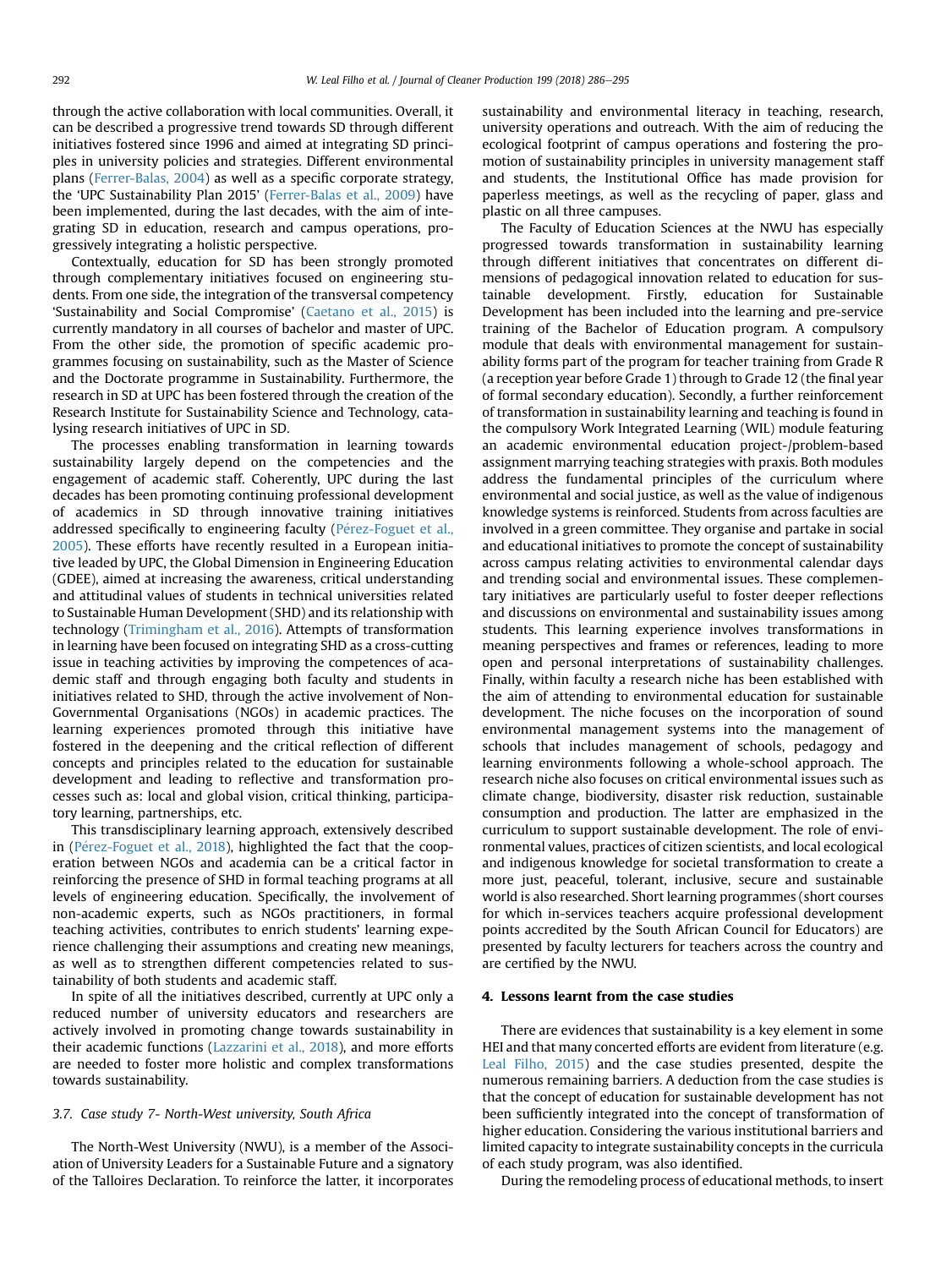<span id="page-7-0"></span>sustainability concepts, many barriers will need to be overcome by educators, such as lack of awareness about the importance of the issue or abstract approach by educators with a conservative mentality, resistance of some university members, lack of funding to support sustainable activities, few financial rewards to educators participating in transformative schemes, individualistic approaches to research, and the existence of bureaucratic systems that hinder the flexibility and the undertaking of integration activities ([Ferrer-](#page-8-0)[Balas et al., 2009; Fisher and McAdams, 2015; Velazquez et al.,](#page-8-0) [2006\)](#page-8-0).

The development of sustainability science (a truly interdisciplinary science) could help to increase the credibility of sustainability learning in the eyes of more conservative academics, and may help to facilitate its acceptance. The implementation of the emerging education approaches into the content of education for sustainable development can be considered as a tool to support sustainability learning. The incorporation of sustainability education in academic activities is specifically promoted through the better understanding of different global issues related to sustainable development, such as: extreme poverty, human rights, globalisation, equality issues, professional ethics and environmental challenges. The benefits of this approach, linking theory with practice, is that it can help students make links to the real world, encouraging them to think of themselves as global citizens and thus promote a sense of global social responsibility.

Thus, each university should develop its own model to redefine the curricula of their courses and to promote integrative approaches, and there is no set formula to do this ([Fisher and](#page-8-0) [McAdams, 2015\)](#page-8-0). One effort currently been made, is the set-up of the "European School of Sustainability Sciences and Research" (ESSSR) at the Hamburg University of Applied in Germany, which will act as a reference centre for research, teaching and training on matters related to sustainable development. The ESSSR works in cooperation with various universities, and among other things it aims to promote a better awareness of the role of sustainability science in transformative processes.

Bearing in mind that improvements at higher education institutions, especially but not only in the curricula have been mostly initiated by individual teachers or departments (and not always ast part of the sustainability policy of an institution), there is an obvious need for harmonisation of approaches to sustainability at country level. But in order to achieve this and put all universities at the same playing field. it is necessary to strengthen capacities for teachers, university staff and students, to apply an integrative approach to sustainability [\(Orlovic-Lovren et al., 2015](#page-8-0)), and foster the appreciation of epistemology in a teaching environment (Bilodeau et al., 2014; Howlett et al., 2016; Moore, 2005).

In the case studies analysed, it is also possible to observe the relationship between transformational leadership and innovation in education, as [Oliveira \(2017\)](#page-8-0) argues. Innovative experiences for universities have been developed. [Marques et al. \(2013\)](#page-8-0) emphasise the importance of an innovative culture higher educational institutions. [Leithwood and Jantzi \(2006\)](#page-8-0) point out that the leadership that correlates with processes of change and innovation is the transformational leadership. This kind of leadership was observed in the case studies analysed. [Burns \(2003\)](#page-8-0) reinforces that transformational leadership generates significant changes in society, in the behaviors and attitudes of the components of the Institution of Higher Education, achieving the objectives that have been proposed to it, obtaining the empathy and commitment of the people.

[Mochizuki and Fadeeva \(2010\)](#page-8-0) point out that the existence of good practices developed by other institutions can have great value in the process of structuring and transformation of education. The works of Bilodeau et al. (2014); Ferrer-Balas et al. (2009), Glassey and Haile (2012), Holmberg et al. (2012), Sterling (2013), Wooltorton et al. (2015) and [Howlett et al. \(2016\)](#page-8-0) present examples of good practices implemented in attempt to restructure higher education towards sustainability.

It is worth highlighting six main lessons: 1) it is essential to help students to develop a critical understanding and change in attitudinal values about global SD challenges; 2) students and faculty can strongly benefit from the cooperation with civil society organization in the integration of SD; 3) the critical analysis of case studies focused on SD, based on real projects implemented by NGOs, help students make links to the real world and contextualise theory; 4) the involvement of non-academic experts (such as NGOs practitioners) in formal teaching activities, enrich students' learning experience; 5) the capabilities of academic staff to support learning transformation processes are too often assumed, and more attention should be devoted to faculty professional training; 6) the existence of transformational leadership, may help in fostering innovation in Learning and Education for Sustainability.

### 5. Conclusions

This paper has shown examples from a set of universities, across the seven countries  $-\text{one}$  of which, namely Syria, currently suffering a long-standing conflict which has displaced millions of people-which showcase how sustainable development is being incorporated as part of university programmes.

The contribution of this paper to new knowledge is twofold. Firstly, it present concrete examples of transformative initiatives, also showing how sustainability can be implemented across contexts. Secondly, the paper shows that even though transformative approaches to enhance sustainability in the curricula are feasible and desirable, they require academics to develop collaborative approaches, for instance via working groups and Faculty learning communities, with open discussions about how to redesign courses, and foster the appreciation of epistemology of a multicultural vision in teaching and learning. This is admittedly, not an easy task. In addition, universities should pay more attention about the need to work towards integrating practice and theory, highlight inservice learning to promote teaching staff  $-$ and inter alia student-engagement through synergetic action and ethical discussions.

A whole university approach for embedding sustainability in HEI is also recommended. If in place, it may use teaching and learning, research, community engagement and general campus operations as tools for transformation in learning and education for sustainability. Reflections of the academics on their own values and support of universities to interdisciplinary collaboration between them is crucial for developing the transformative potential of students as agents and of a sustainable future.

#### References

- Albrecht, P., Burandt, S., Schaltegger, S., 2007. Do sustainability projects stimulate organizational learning in universities? Int. J. Sustain. High Educ. 8 (4), 403e415. <https://doi.org/10.1108/14676370710823573>.
- Argyris, C., Schön, D.A., 1996. Organizational Learning 2: Theory, Method, and [Practice. Addison-Wesley, Reading, MA](http://refhub.elsevier.com/S0959-6526(18)31984-X/sref3).
- Bamber, P., Hankin, L., 2011. Transformative learning through service learning: no passport required. Educ + Train 53 (2/3), 190-206. [https://doi.org/10.1108/](https://doi.org/10.1108/00400911111115726) [00400911111115726](https://doi.org/10.1108/00400911111115726).
- Barber, N.A., Wilson, Venkatachalam, Cleaves, F., S.M, Garnham, J., 2014. Integrating sustainability into business curricula: university of New Hampshire case study. Int. J. Sustain. High Educ. 15 (4), 473-493. [https://doi.org/10.1108/IJSHE-06-](https://doi.org/10.1108/IJSHE-06-2013-0068) [2013-0068](https://doi.org/10.1108/IJSHE-06-2013-0068).
- Biedenweg, K., Monroe, M.C., Oxarart, A., 2013. The importance of teaching ethics of sustainability. Int. J. Sustain. High Educ. 14 (1), 6-14. [https://doi.org/10.1108/](https://doi.org/10.1108/14676371311288912) [14676371311288912.](https://doi.org/10.1108/14676371311288912)
- Bilodeau, L., Podger, J., Abd-El-Aziz, A., 2014. Advancing campus and community sustainability: strategic alliances in action. Int. J. Sustain. High Educ. 15 (2), 157-168. [https://doi.org/10.1108/IJSHE-06-2012-0051.](https://doi.org/10.1108/IJSHE-06-2012-0051)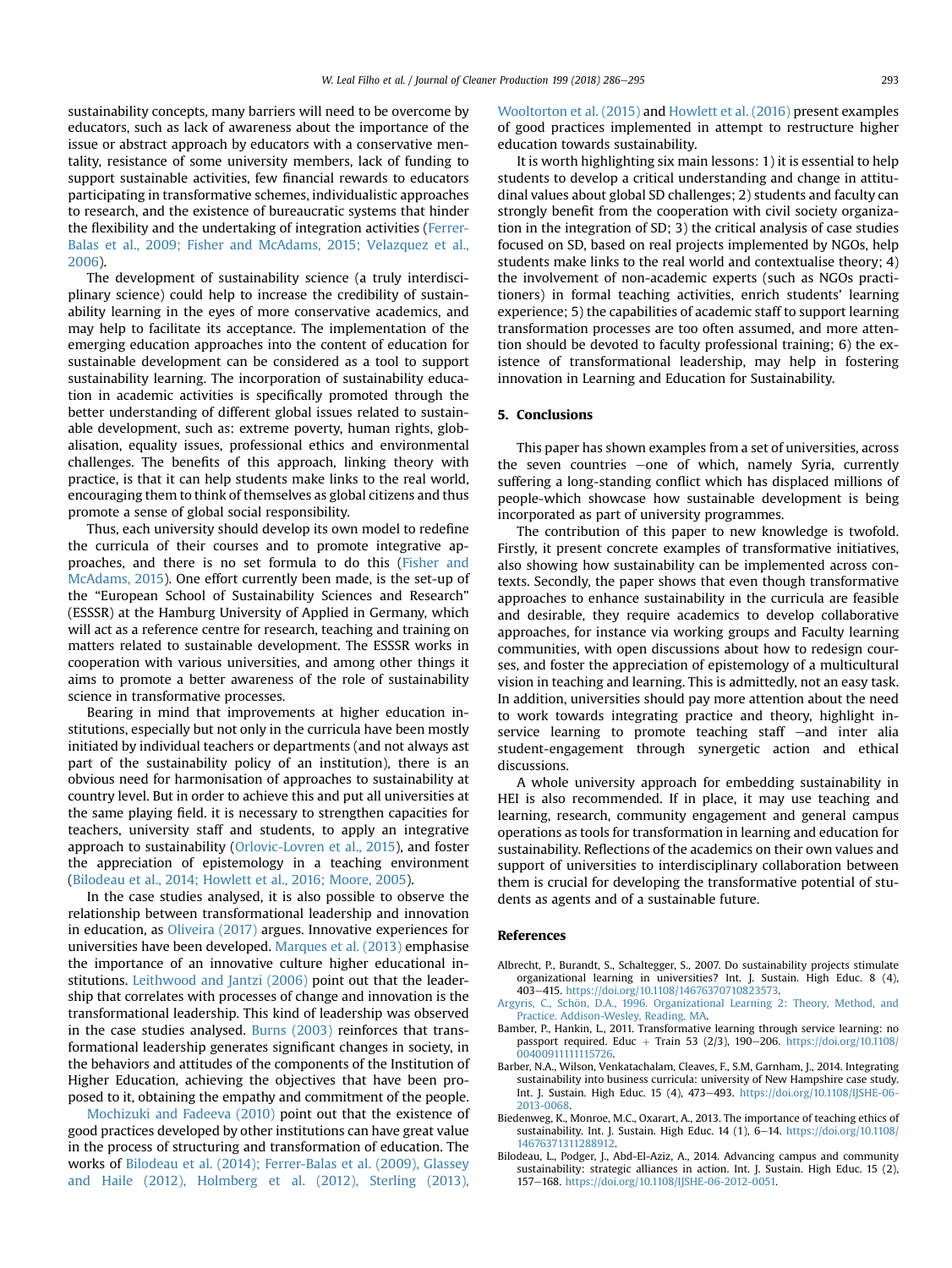<span id="page-8-0"></span>[Bensahel, L., Roux, J., Zepf, M., 2014. Reveal, Plan, Share the Territory: the Student at](http://refhub.elsevier.com/S0959-6526(18)31984-X/sref1a) [the Heart of his Training. Tempus Project DEVETER. Campus Project.](http://refhub.elsevier.com/S0959-6526(18)31984-X/sref1a)

- Boni, A., Sastre, J.J., Calabuig, C., 2015. Educating Engineers for the Public Good Through International Internships: evidence from a Case Study at Universitat Politècnica de València. Sci. Eng. Ethics. [https://doi.org/10.1007/s11948-015-](https://doi.org/10.1007/s11948-015-9728-z) [9728-z.](https://doi.org/10.1007/s11948-015-9728-z)
- Burford, G., Hoover, E., Velasco, I., Janoušková, S., Jimenez, A., Piggot, G., Podger, d, Harder, M.K., 2013. Bringing the "missing pillar" into sustainable development goals: towards intersubjective values-based indicators. Sustainability 5, 3035e3359. [https://doi.org/10.3390/su5073035.](https://doi.org/10.3390/su5073035)
- [Burns, J.M., 2003. Transforming Leadership: a New Pursuit of Happiness. Atlantic,](http://refhub.elsevier.com/S0959-6526(18)31984-X/sref12) [London \( \(3003\)](http://refhub.elsevier.com/S0959-6526(18)31984-X/sref12).
- Caetano, N., López, D., Cabré[, J., 2015. Learning Sustainability and Social Compro](http://refhub.elsevier.com/S0959-6526(18)31984-X/sref13) [mise Skills: a New Track Is Born. ACM Press, New York](http://refhub.elsevier.com/S0959-6526(18)31984-X/sref13).
- [Capozucca, P., Sarni, W., 2012. Sustainability 2.0 using sustainability to drive busi](http://refhub.elsevier.com/S0959-6526(18)31984-X/sref14)[ness innovation and growth. Deliotte Review 10, 139](http://refhub.elsevier.com/S0959-6526(18)31984-X/sref14)–[147.](http://refhub.elsevier.com/S0959-6526(18)31984-X/sref14)
- Cebrián, G., Grace, M., Humphris, D., 2015. Academic staff engagement in education for sustainable development. J. Clean. Prod. 106, 1-16. [https://doi.org/10.1016/](https://doi.org/10.1016/j.jclepro.2014.12.010) [j.jclepro.2014.12.010.](https://doi.org/10.1016/j.jclepro.2014.12.010)
- [Cocchiarella, F., Haley, D., Vargas, V.R., 2016. Fruitful Futures: Imagining Pomona.](http://refhub.elsevier.com/S0959-6526(18)31984-X/sref16) [Gaia, Manchester.](http://refhub.elsevier.com/S0959-6526(18)31984-X/sref16)
- [Cortese, A., 2003. The critical role of higher education in creating a sustainable](http://refhub.elsevier.com/S0959-6526(18)31984-X/sref17) future. Plann. High. Educ.  $31$  (3),  $15-22$ .
- [Dewey, J., 1933. Experience and Education. Macmillan Publishing Co, New York](http://refhub.elsevier.com/S0959-6526(18)31984-X/sref19).
- [Disterheft, A., Caeiro, S., Azeiteiro, U.M., Leal Filho, W., 2015. Sustainable](http://refhub.elsevier.com/S0959-6526(18)31984-X/sref20) [universities](http://refhub.elsevier.com/S0959-6526(18)31984-X/sref20)-[a study of critical success factors for participatory approaches.](http://refhub.elsevier.com/S0959-6526(18)31984-X/sref20) [J. Clean. Prod. 106, 11](http://refhub.elsevier.com/S0959-6526(18)31984-X/sref20)-[21.](http://refhub.elsevier.com/S0959-6526(18)31984-X/sref20)
- Dyment, J.E., Hill, A., 2015. You mean I have to teach sustainability too? Initial teacher education students' perspectives on the sustainability cross-curriculum priority. Australian Journal of Teacher Education 40 (3). [https://doi.org/10.](https://doi.org/10.14221/ajte.2014v40n3.2) [14221/ajte.2014v40n3.2.](https://doi.org/10.14221/ajte.2014v40n3.2)
- [Elkington, J., 1998. Cannibals with Forks: the Triple Bottom Line of 21st Century](http://refhub.elsevier.com/S0959-6526(18)31984-X/sref22) [Business. New Society Publishers, Stony Creek](http://refhub.elsevier.com/S0959-6526(18)31984-X/sref22).
- [Ferrer-Balas, D., 2004. Global environmental planning at the technical university of](http://refhub.elsevier.com/S0959-6526(18)31984-X/sref23) [Catalonia. Int. J. Sustain. High Educ. 5 \(1\), 48](http://refhub.elsevier.com/S0959-6526(18)31984-X/sref23)-[62, 0.1108/14676370410512580.](http://refhub.elsevier.com/S0959-6526(18)31984-X/sref23)
- Ferrer-Balas, D., Buckland, H., de Mingo, M., 2009. Explorations on the University's role in society for sustainable development through a systems transition approach. Case study of the Technical University of Catalonia (UPC). J. Clean. Prod. 17 (12), 1075-1085. https://doi.org/10.1016/j.jclepro.2008.11.006
- Fernando, M., Langdown, A., Vargas, V., 2014. Incorporating Sustainable Wool Processing Using Engineering Solutions into the Academic Curriculum. Retrieved from. [http://gdee.eu/images/Awards/Incorporating-Sustainable-](http://gdee.eu/images/Awards/Incorporating-Sustainable-Wool-%20Processing.pdf)[Wool- Processing.pdf](http://gdee.eu/images/Awards/Incorporating-Sustainable-Wool-%20Processing.pdf).
- Fisher, P.B., McAdams, E., 2015. Gaps in sustainability education. Int. J. Sustain. High Educ. 16 (4), 407-423. [https://doi.org/10.1108/IJSHE-08-2013-0106.](https://doi.org/10.1108/IJSHE-08-2013-0106)
- Gaziulusoy, A.I., Boyle, C., 2013. Proposing a heuristic reflective tool for reviewing literature in transdisciplinary research for sustainability. J. Clean. Prod. 48, 139-147. [https://doi.org/10.1016/j.jclepro.2012.04.013.](https://doi.org/10.1016/j.jclepro.2012.04.013)
- Glassey, J., Haile, S., 2012. Sustainability in chemical engineering curriculum. Int. J. Sustain. High Educ. 13 (4), 354-364. [https://doi.org/10.1108/14676371211262](https://doi.org/10.1108/14676371211262308) [308](https://doi.org/10.1108/14676371211262308).
- Gudz, N.A., 2004. Implementing the sustainable development policy at the university of British Columbia. Int. J. Sustain. High Educ. 5 (2), 156-168. [https://](https://doi.org/10.1108/14676370410526242) [doi.org/10.1108/14676370410526242.](https://doi.org/10.1108/14676370410526242)
- Holmberg, J., Lundqvist, U., Svanström, M., Arehag, M., 2012. The university and transformation towards sustainability. Int. J. Sustain. High Educ. 13 (3), 219-231. <https://doi.org/10.1108/14676371211242544>.
- Hoover, E., Harder, M.K., 2014. What lies beneath the surface? The hidden complexities of organizational change for sustainability in higher education. J. Clean. Prod. 106, 175-188. [https://doi.org/10.1016/j.jclepro.2014.01.081.](https://doi.org/10.1016/j.jclepro.2014.01.081)
- Howlett, C., Ferreira, J., Blomfield, J., 2016. Teaching sustainable development in higher education. Int. J. Sustain. High Educ. 173, 305-321. [https://doi.org/](https://doi.org/10.1108/IJSHE-07-2014-0102) [10.1108/IJSHE-07-2014-0102](https://doi.org/10.1108/IJSHE-07-2014-0102).
- Krizek, K.J., Newport, D., White, J., Townsend, A.R., 2012. Higher education's sustainability imperative: how to practically respond? Int. J. Sustain. High Educ. 13 (1), 19-33. [https://doi.org/10.1108/14676371211190281.](https://doi.org/10.1108/14676371211190281)
- Kumar, V., Gunasekaran, A., Singh, K., Papadopoulos, R., Dubey, T., 2015. Cross sector comparison of sustainability reports of Indian companies: a stakeholder perspective. Sustainable Production and Consumption 4, 62-71. [https://doi.org/](https://doi.org/10.1016/j.spc.2015.08.005) [10.1016/j.spc.2015.08.005](https://doi.org/10.1016/j.spc.2015.08.005).
- [Kyburz-Graber, R., 2016. Case study research on higher education for sustainable](http://refhub.elsevier.com/S0959-6526(18)31984-X/sref36) [development: epistemological foundation and quality challenges. In: Barth, M.,](http://refhub.elsevier.com/S0959-6526(18)31984-X/sref36) [Michelsen, G., Rieckmann, M., Thomas, I. \(Eds.\), Routledge Handbook on Higher](http://refhub.elsevier.com/S0959-6526(18)31984-X/sref36) [Education for Sustainable Development. Routledge, London.](http://refhub.elsevier.com/S0959-6526(18)31984-X/sref36)
- Lagnesjö, G., 2015. Shifting the Focus to People: Global Societal Priorities and the Contribution Made by Conservation Science, vol. 60, pp. 214-S219. [https://](https://doi.org/10.1080/00393630.2015.1117860) [doi.org/10.1080/00393630.2015.1117860.](https://doi.org/10.1080/00393630.2015.1117860)
- Lang, D.J., Wiek, A., Bergmann, M., Stauffacher, M., Martens, P., Moll, P., Swilling, M., Thomas, C.J., 2012. Transdisciplinary research in sustainability science: practice, principles, and challenges. Sustainability Science 7 (S1), 25-43. [https://doi.org/](https://doi.org/10.1007/s11625-011-0149-x) [10.1007/s11625-011-0149-x.](https://doi.org/10.1007/s11625-011-0149-x)
- [Langdown, A., Vargas, V.R., 2015. Integrating sustainable development within](http://refhub.elsevier.com/S0959-6526(18)31984-X/sref39) [teaching fashion education. In: Leal Filho, W., et al. \(Eds.\), Integrative Ap](http://refhub.elsevier.com/S0959-6526(18)31984-X/sref39)[proaches to Sustainable Development at University Level. Springer Interna](http://refhub.elsevier.com/S0959-6526(18)31984-X/sref39)[tional Publishing, pp. 539](http://refhub.elsevier.com/S0959-6526(18)31984-X/sref39)-[550](http://refhub.elsevier.com/S0959-6526(18)31984-X/sref39).
- Lazzarini, B., Pérez-Foguet, A., Boni, A., 2018. Key characteristics of academics promoting Sustainable Human Development within engineering studies. J. Clean. Prod. 188, 237-252. Available at: [https://www.sciencedirect.com/](https://www.sciencedirect.com/science/article/pii/S095965261830951X?via%253Dihub) [science/article/pii/S095965261830951X?via%3Dihub](https://www.sciencedirect.com/science/article/pii/S095965261830951X?via%253Dihub) [Accessed April 29, 2018].
- [Leal Filho, W., 2015. Education for sustainable development in higher education:](http://refhub.elsevier.com/S0959-6526(18)31984-X/sref41) [reviewing needs. In: Filho, Leal, Kuznetsova, Brandli \(Eds.\), \(2015\) Trans](http://refhub.elsevier.com/S0959-6526(18)31984-X/sref41)[formative Approaches to Sustainable Development at Universities. Springer](http://refhub.elsevier.com/S0959-6526(18)31984-X/sref41) [International Publishing.](http://refhub.elsevier.com/S0959-6526(18)31984-X/sref41)
- [Leal Filho, W., Brandli, L., Kuznetsova, O., 2015a. Integrative Approaches to Sus](http://refhub.elsevier.com/S0959-6526(18)31984-X/sref42)[tainable Development at University Level. Springer International Publishing,](http://refhub.elsevier.com/S0959-6526(18)31984-X/sref42) [Berlin.](http://refhub.elsevier.com/S0959-6526(18)31984-X/sref42)
- Leal Filho, W., Manolas, E., Pace, P., 2015b. The future we want. Int. J. Sustain. High Educ. 16 (1), 112-129. <https://doi.org/10.1108/IJSHE-03-2014-0036>.
- Leithwood, K., Jantzi, D., 2006. Transformational school leadership for large-scale reform: effects on students, teachers and classroom practices. Sch. Effect. Sch. Improv. 17 (2), 201-227. Available at: [http://www.tandfonline.com/doi/abs/10.](http://www.tandfonline.com/doi/abs/10.1080/09243450600565829) [1080/09243450600565829.](http://www.tandfonline.com/doi/abs/10.1080/09243450600565829)
- [Lewin, K., 1951. In: Cartwright, D. \(Ed.\), Field Theory in Social Science; Selected](http://refhub.elsevier.com/S0959-6526(18)31984-X/sref47) [Theoretical Papers. Harper](http://refhub.elsevier.com/S0959-6526(18)31984-X/sref47) & [Row, New York, NY, USA.](http://refhub.elsevier.com/S0959-6526(18)31984-X/sref47) [Loncar, J., 2011. Obrazovanje za odrzivi razvoj na fakultetima drustveno](http://refhub.elsevier.com/S0959-6526(18)31984-X/sref48)
- e[humanisickih nauka. In: Pavlovic, V. \(Ed.\), Univerzitet I Odrzivi Razvoj.](http://refhub.elsevier.com/S0959-6526(18)31984-X/sref48) [Fakultet politickih nauka, Beograd, pp. 241](http://refhub.elsevier.com/S0959-6526(18)31984-X/sref48)-[263](http://refhub.elsevier.com/S0959-6526(18)31984-X/sref48).
- [Lotz-Sisitka, H., 2010. Knowing question associate with the public health and](http://refhub.elsevier.com/S0959-6526(18)31984-X/sref49) [climate change relation: some implications for universities in Southern Africa.](http://refhub.elsevier.com/S0959-6526(18)31984-X/sref49) [In: Kotecha, P. \(Ed.\), Climate Change, Adaptation and Higher Education:](http://refhub.elsevier.com/S0959-6526(18)31984-X/sref49) [Securing Our Future, Sarua Leadership Dialogue Series, vol. 2. South African](http://refhub.elsevier.com/S0959-6526(18)31984-X/sref49) [Regional Universities Association, Wits, South Africa. No.4.](http://refhub.elsevier.com/S0959-6526(18)31984-X/sref49)
- Lozano, R., Ceulemans, K., Alonso-Almeida, M., Huisingh, D., Lozano, F.J., Waas, T., Lambrechts, W., Lukman, R., Hugé, J., 2015. A review of commitment and implementation of sustainable development in higher education: results from a worldwide survey. J. Clean. Prod. 108, 1-18. [https://doi.org/10.1016/j.jclepro.](https://doi.org/10.1016/j.jclepro.2014.09.048) [2014.09.048](https://doi.org/10.1016/j.jclepro.2014.09.048).
- Marques, W.A., Maruyama, Ú.G.R., Maciel, M.S.D., 2013. Abordagens Educacionais para a Inovação: Estudo sobre a Perscpectiva dos Estudantes de Ensino Técnico sobre Inovação na Educação Tecnológica. Disponível em. [http://www.academia.](http://www.academia.edu/download/33663532/4.CNEG_2013_PIBIC_EM_T13_0655_3350.pdf) [edu/download/33663532/4.CNEG\\_2013\\_PIBIC\\_EM\\_T13\\_0655\\_3350.pdf](http://www.academia.edu/download/33663532/4.CNEG_2013_PIBIC_EM_T13_0655_3350.pdf).
- Max-Neef, M.A., 2005. Foundations of transdisciplinarity. Ecol. Econ. 53 (1), 5-16. [https://doi.org/10.1016/j.ecolecon.2005.01.014.](https://doi.org/10.1016/j.ecolecon.2005.01.014)
- [Mezirow, J., 1997. Transformative learning: theory to practice. N. Dir. Adult Cont.](http://refhub.elsevier.com/S0959-6526(18)31984-X/sref54) [Educ. 74, 5](http://refhub.elsevier.com/S0959-6526(18)31984-X/sref54)-[12.](http://refhub.elsevier.com/S0959-6526(18)31984-X/sref54)
- [Mezirow, J., 2000. Learning as Transformation: Critical Perspectives on a Theory in](http://refhub.elsevier.com/S0959-6526(18)31984-X/sref55) [Progress. Jossey Bass, San Francisco.](http://refhub.elsevier.com/S0959-6526(18)31984-X/sref55)
- Miller, T.R., Muñoz-Erickson, T., Redman, C.L., 2011. Transforming knowledge for sustainability: towards adaptive academic institutions. Int. J. Sustain. High Educ. 12 (2), 177-192. <https://doi.org/10.1108/14676371111118228>
- Mochizuki, Y., Fadeeva, Z., 2010. Competences for sustainable development and sustainability. Int. J. Sustain. High Educ. 11 (4), 391-403. [https://doi.org/10.1108/](https://doi.org/10.1108/14676371011077603) [14676371011077603.](https://doi.org/10.1108/14676371011077603)
- Moore, J., 2005. Seven recommendations for creating sustainability education at the university level. Int. J. Sustain. High Educ.  $6(4)$ , 326-339. [https://doi.org/](https://doi.org/10.1108/14676370510623829) [10.1108/14676370510623829](https://doi.org/10.1108/14676370510623829).
- Moore, J., 2005b. Barriers and pathways to creating sustainability education programs: policy, rhetoric and reality. Environ. Educ. Res. 11 (No. 5), 537-555. [https://doi.org/10.1080/13504620500169692.](https://doi.org/10.1080/13504620500169692)
- Mulder, K.F., Segalas, J., Ferrer-Balas, D., 2012. How to educate engineers for/in sustainable development. Ten years of discussion, remaining challenges. Int. J. Sustain. High Educ. 13 (3), 211-218. [https://doi.org/10.1108/14676371211](https://doi.org/10.1108/14676371211242535) [242535](https://doi.org/10.1108/14676371211242535).
- [Nadic, D., 2011. Mesto I Uloga Obrazovanja Za Odrzivi Razvoj U Obrazovanju](http://refhub.elsevier.com/S0959-6526(18)31984-X/sref61) [Politikologa, U Pavlovic, Beograd](http://refhub.elsevier.com/S0959-6526(18)31984-X/sref61).
- Natkin, L.W., Kolbe, T., 2016. Enhancing sustainability curricula through faculty learning communities. Int. J. Sustain. High Educ. 17 (4),  $540-558$ . [https://](https://doi.org/10.1108/IJSHE-02-2015-0024) [doi.org/10.1108/IJSHE-02-2015-0024](https://doi.org/10.1108/IJSHE-02-2015-0024).
- [Oliveira, K.C.C., 2017. Relacionando Liderança Transformacional e Inovaç](http://refhub.elsevier.com/S0959-6526(18)31984-X/sref63)ã[o na](http://refhub.elsevier.com/S0959-6526(18)31984-X/sref63) Educação. Dissertaçã[o de Mestrado. Mestrado em Empreendedorismo e Inter](http://refhub.elsevier.com/S0959-6526(18)31984-X/sref63) [nacionalizaç](http://refhub.elsevier.com/S0959-6526(18)31984-X/sref63)ão. 2017. Instituto Superior de Contabilidade e Administraçã[o do](http://refhub.elsevier.com/S0959-6526(18)31984-X/sref63) [Porto](http://refhub.elsevier.com/S0959-6526(18)31984-X/sref63).
- [Orlovic-Lovren, V., 2016. University teachers in transition towards sustainability:](http://refhub.elsevier.com/S0959-6526(18)31984-X/sref64) [one concept and numerous questions. Innovacije u nastavi \(Innov. Teach.\) XXIX](http://refhub.elsevier.com/S0959-6526(18)31984-X/sref64)  $(2016/4), 123 - 139.$  $(2016/4), 123 - 139.$  $(2016/4), 123 - 139.$  $(2016/4), 123 - 139.$
- [Orlovic-Lovren, V., Maruna, M., Crncevic, T., 2016. Contributing towards more sus](http://refhub.elsevier.com/S0959-6526(18)31984-X/sref65)[tainable cities -learning through collaboration. In: Leal-Filho, W., Brandli, L.](http://refhub.elsevier.com/S0959-6526(18)31984-X/sref65) [\(Eds.\), Engaging Stakeholders in Education for Sustainable Development at](http://refhub.elsevier.com/S0959-6526(18)31984-X/sref65) [University Level, World Sustainability Series. Springer International Publishing](http://refhub.elsevier.com/S0959-6526(18)31984-X/sref65).
- [Orlovic-Lovren, V., 2015. Integrating sustainability into the curriculum of adults: a](http://refhub.elsevier.com/S0959-6526(18)31984-X/sref66) [journey across disciplines. In: Leal Filho, W., et al. \(Eds.\), Integrative Approaches](http://refhub.elsevier.com/S0959-6526(18)31984-X/sref66) [to Sustainable Development at University Level: Making the Links. Springer,](http://refhub.elsevier.com/S0959-6526(18)31984-X/sref66) [Berlin.](http://refhub.elsevier.com/S0959-6526(18)31984-X/sref66)
- Ortega-Sánchez, M., Moñino, A., Bergillos, R.J., Magaña, P., Clavero, M., Díez-[Minguito, M., Baquerizo, A., 2018. Confronting learning challenges in the](http://refhub.elsevier.com/S0959-6526(18)31984-X/sref67) field of [maritime and coastal engineering: towards an educational methodology for](http://refhub.elsevier.com/S0959-6526(18)31984-X/sref67) [sustainable development. J. Clean. Prod. 171, 733](http://refhub.elsevier.com/S0959-6526(18)31984-X/sref67)-[742.](http://refhub.elsevier.com/S0959-6526(18)31984-X/sref67)
- [Pantelic, A., 2011. Odrzivim Navikama Do Odrzivog Razvoja U Pavlovic. Univerzitet](http://refhub.elsevier.com/S0959-6526(18)31984-X/sref68) [iodrzivi razvoj, Beograd.](http://refhub.elsevier.com/S0959-6526(18)31984-X/sref68)
- Pavlović, V., 2011. Fakultet Političkih Nauka, Beograd. People and Planet Green